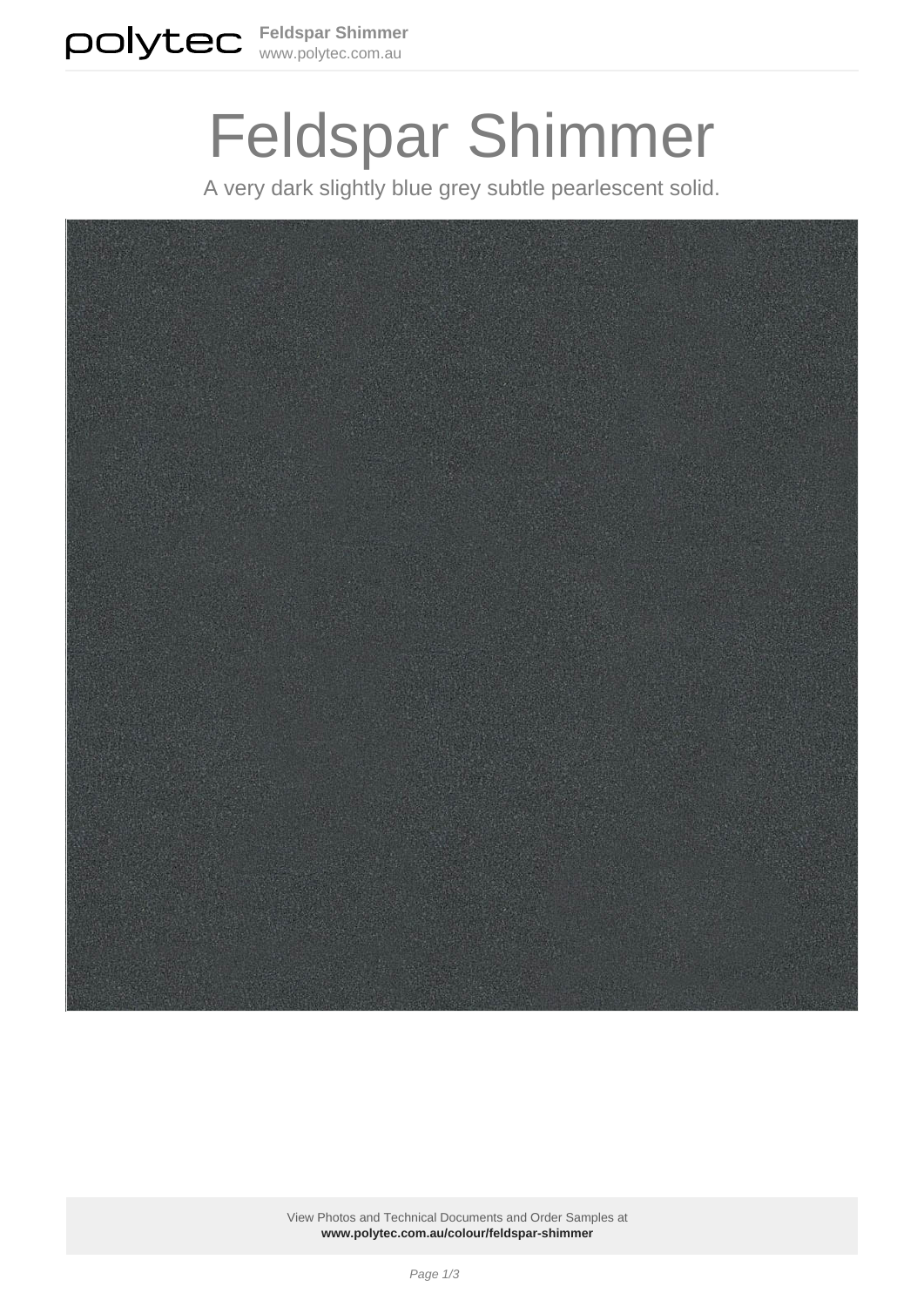# **E** Matt Finish

### **Board Decorative**

```
 44662 MDF 162412 DS Feldspar Shimmer Matt MR E0
Finish: Matt Substrate: MDF Thickness: 16 Length: 2400 Width: 1200 
Pack Size: 30
```
## **Edgetape Decorative**

| 27477 | ABS 1mm x 21mm PG 50m Feldspar Shimmer Matt<br>Finish: Matt Thickness: 1 Length: 50 Width: 21   |
|-------|-------------------------------------------------------------------------------------------------|
| 27480 | ABS 1mm x 21mm UG 100m Feldspar Shimmer Matt<br>Finish: Matt Thickness: 1 Length: 100 Width: 21 |
| 34189 | ABS 1mm x 21mm UG 20m Feldspar Shimmer Matt<br>Finish: Matt Thickness: 1 Length: 20 Width: 21   |

#### **Laminate**

| 33481 | Laminate Feldspar Shimmer Matt 0.7mm 3650x1360       |
|-------|------------------------------------------------------|
|       | Finish: Matt Thickness: 0.7 Length: 3650 Width: 1360 |
|       |                                                      |
| 33482 | Laminate Feldspar Shimmer Matt HL 0.7mm 3650x680     |
|       | Finish: Matt Thickness: 0.7 Length: 3650 Width: 680  |
|       |                                                      |
| 33483 | Laminate Feldspar Shimmer Matt HS 0.7mm 1830x1360    |
|       | Finish: Matt Thickness: 0.7 Length: 1825 Width: 1360 |
|       |                                                      |
| 33484 | Laminate Feldspar Shimmer Matt Q 0.7mm 1830x680      |
|       | Finish: Matt Thickness: 0.7 Length: 1825 Width: 680  |